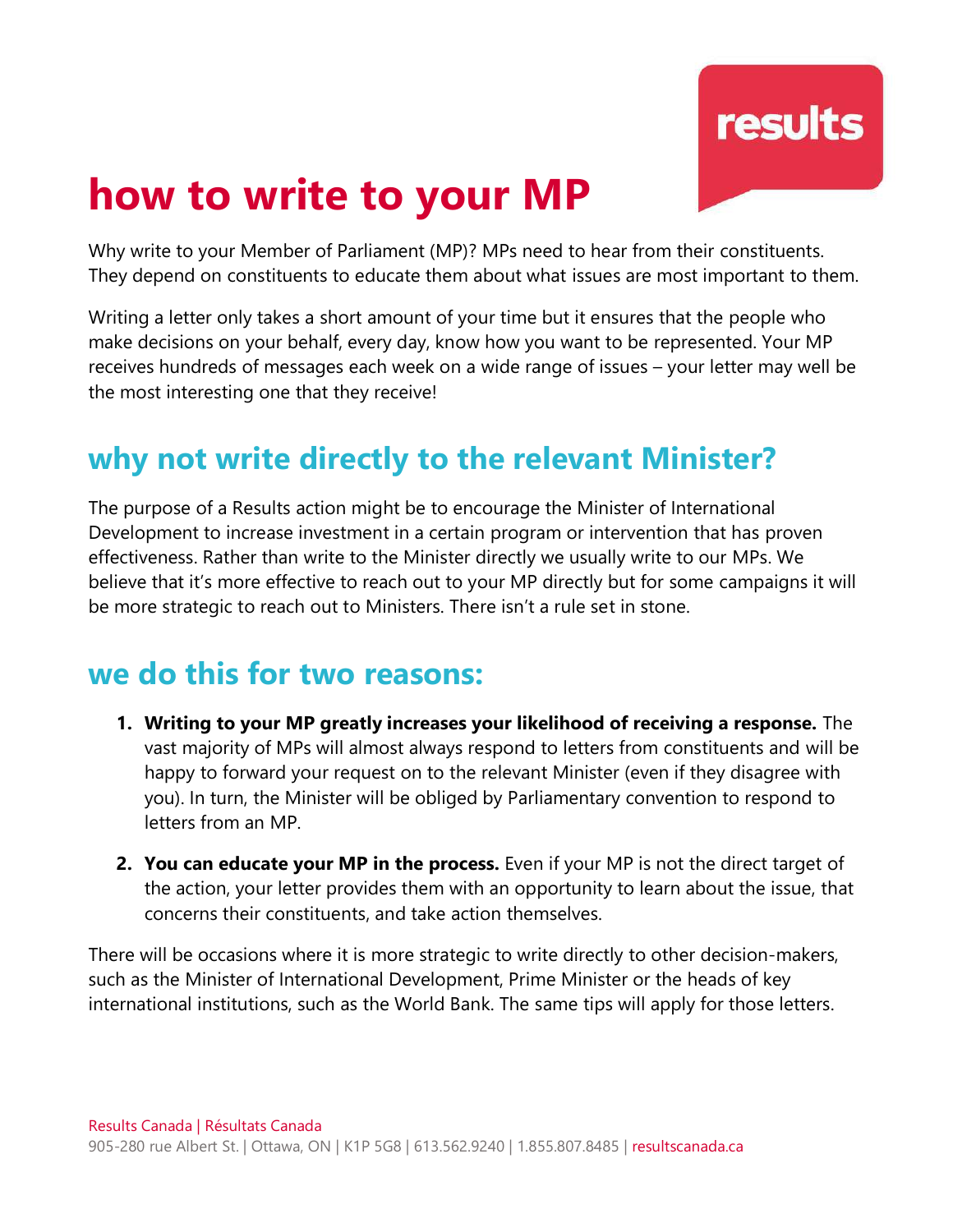results

# **why doesn't Results provide templates for letters?**

MPs and their researchers have confirmed on numerous occasions that an original letter sent by one committed, passionate constituent is far more powerful than a pile of identical letters or postcards. Mass email actions and template letters have less impact because the MP knows that they only take a few seconds to complete and are not necessarily representative of the priorities of their constituents. The fact that you have taken the time to craft a personalized and well-informed letter demonstrates to the MP that there are people in their constituency who care deeply about an issue. In turn, your opinions are likely to be taken more seriously as a result.

#### **Handwritten or email?**

Every MP is different. Some are happy to correspond with constituents via email whereas others give a preference to written letters. The best postal address for your MP is their Parliament address (House of Commons, Ottawa, ON K1A 0A6). Upon reception of the letter, if your MP is not in Parliament, the mail is automatically forwarded on to them.

### **writing your letter**

#### **Top Tips**

- **Be succinct** aim for your letter to be no longer than one and a half page.
- **Keep to the point** focus on one issue and don't try and cover too many things in one letter. Don't forget to include your address – so that your MP knows where to send the response.
- **Check your MP's correct title** do you address them as Mr, Mrs, Dr, Sir, Rt. Hon? You can check by looking up your MP on the official Parliament website: <http://www.ourcommons.ca/>

### **structuring your letter**

**Step 1. Introduction.** If this is your first letter to your MP, you might want to start by introducing yourself and sharing why you care about the issue that you are raising. If you have a personal connection to the topic of your letter, then this is a great way of engaging your MP and conveying your passion and commitment. Remember to acknowledge your MP for any